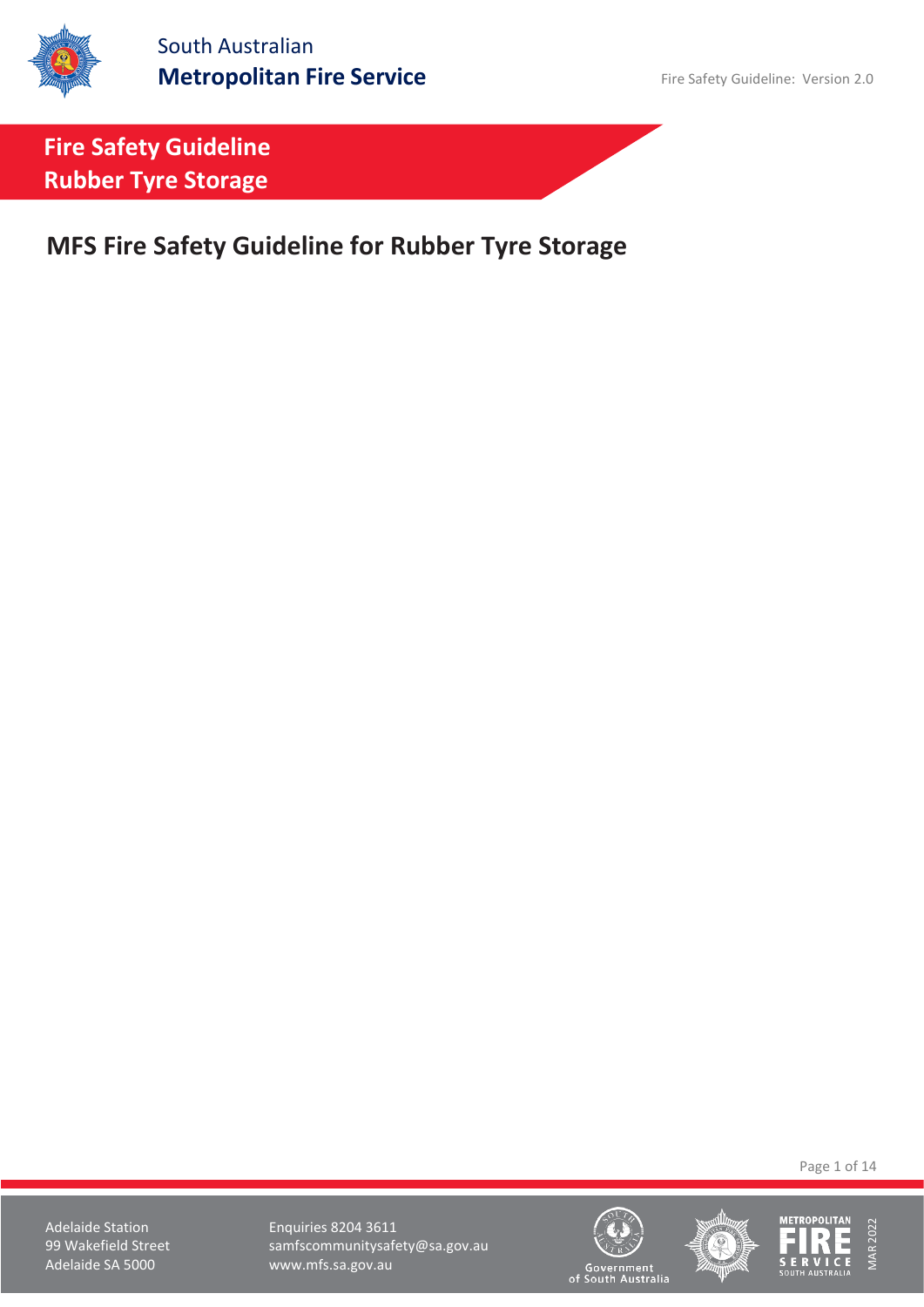| First Issued:  | 1 November 1999                               |
|----------------|-----------------------------------------------|
| Author:        | FSE Marchant and FSO Czerwinski               |
| Review date:   | 2 March 2022                                  |
| Reviewed by:   | <b>SFSE Seppelt</b>                           |
| Version:       | 2.0                                           |
| Authorised by: | <b>ACFO Community Safety &amp; Resilience</b> |

#### **DOCUMENT CONTROL**

| <b>Revision History:</b> |                                                       |                 |
|--------------------------|-------------------------------------------------------|-----------------|
| <b>Version</b>           | <b>Revision Description</b>                           | Date            |
| A                        | Original document                                     | 1 November 1999 |
| 1.0                      | <b>General Departmental</b><br>rewrite - all sections | 10 April 2014   |
| 2.0                      | Format update                                         | 2 March 2022    |

| <b>List of Amendments:</b>  |                                                                                                                                                                                                                               |
|-----------------------------|-------------------------------------------------------------------------------------------------------------------------------------------------------------------------------------------------------------------------------|
| <b>Clause</b>               | Amendment                                                                                                                                                                                                                     |
| Title                       | Change from South Australian Fire Authorities, Community<br>Safety Department, Built Environs Section Guideline No. 13,<br>General Guidelines for Rubber Tyre Storage to MFS Fire<br>Safety Guideline for Rubber Tyre Storage |
| Whole document              | Format update                                                                                                                                                                                                                 |
| Glossary                    | Added                                                                                                                                                                                                                         |
| <b>Referenced Documents</b> | Updated                                                                                                                                                                                                                       |
| Definitions                 | Added                                                                                                                                                                                                                         |
| Purpose                     | Added                                                                                                                                                                                                                         |

Version 2.0 Page 2 of 14

Adelaide Station **Enquiries 8204 3611** 99 Wakefield Street samfscommunitysafety@sa.gov.au<br>Adelaide SA 5000 www.mfs.sa.gov.au www.mfs.sa.gov.au





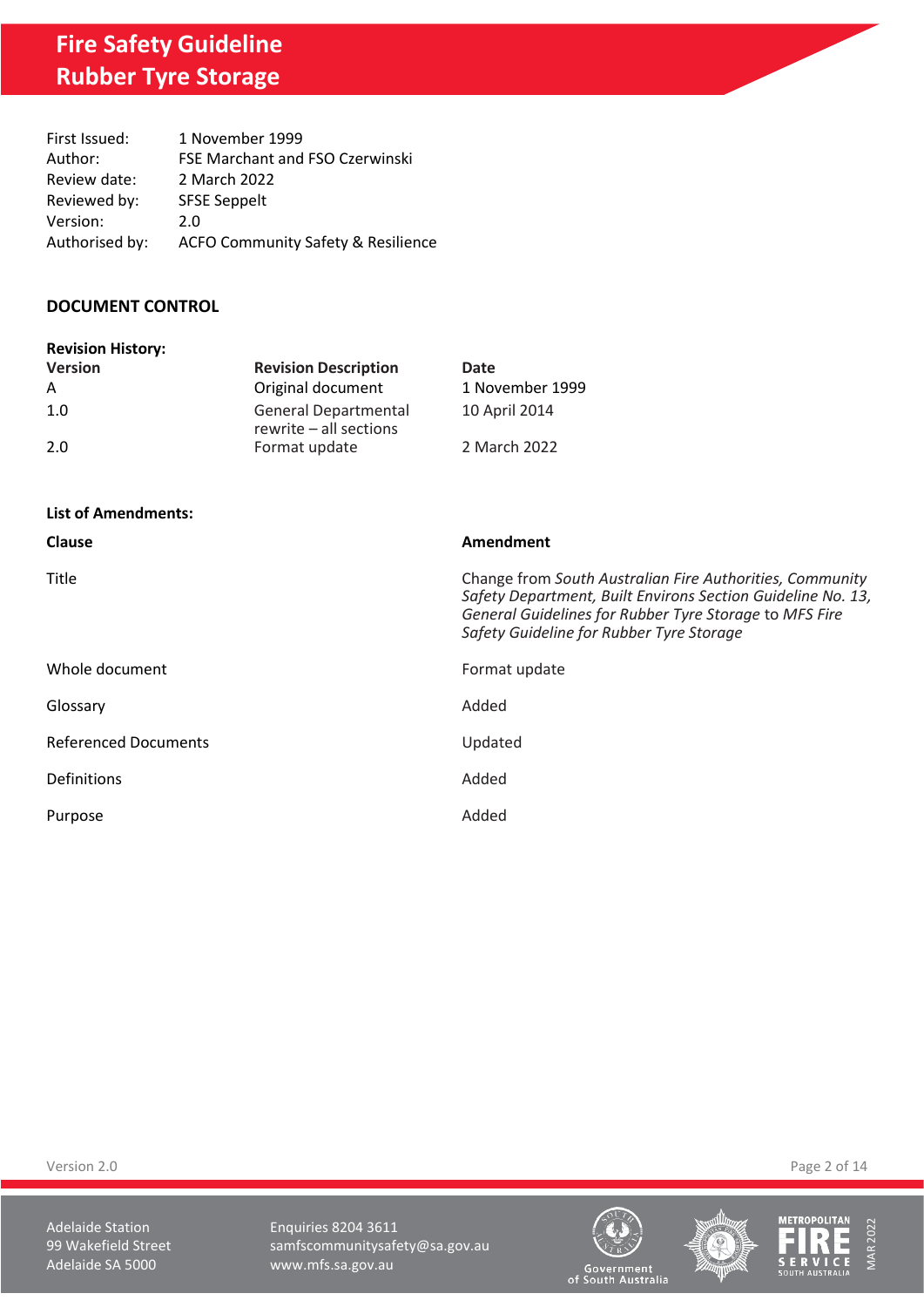## **CONTENTS**

| 1 |  |       |  |     |
|---|--|-------|--|-----|
| 2 |  |       |  |     |
|   |  |       |  |     |
|   |  |       |  |     |
| 3 |  |       |  |     |
|   |  |       |  |     |
|   |  |       |  |     |
|   |  |       |  |     |
|   |  | 3.3.1 |  |     |
|   |  | 3.3.2 |  |     |
|   |  | 3.3.3 |  |     |
| 4 |  |       |  |     |
|   |  |       |  |     |
|   |  |       |  |     |
| 5 |  |       |  |     |
|   |  |       |  |     |
|   |  |       |  |     |
|   |  |       |  |     |
|   |  | 5.3.1 |  |     |
|   |  | 5.3.2 |  |     |
|   |  |       |  |     |
|   |  |       |  | .10 |
| 6 |  |       |  |     |
|   |  |       |  |     |
|   |  |       |  |     |
|   |  |       |  |     |
| 7 |  |       |  |     |
|   |  |       |  |     |
|   |  |       |  |     |
|   |  |       |  |     |
| 8 |  |       |  |     |
|   |  |       |  |     |

Version 2.0

Page 3 of 14

Adelaide Station 99 Wakefield Street Adelaide SA 5000

Enquiries 8204 3611 samfscommunitysafety@sa.gov.au www.mfs.sa.gov.au





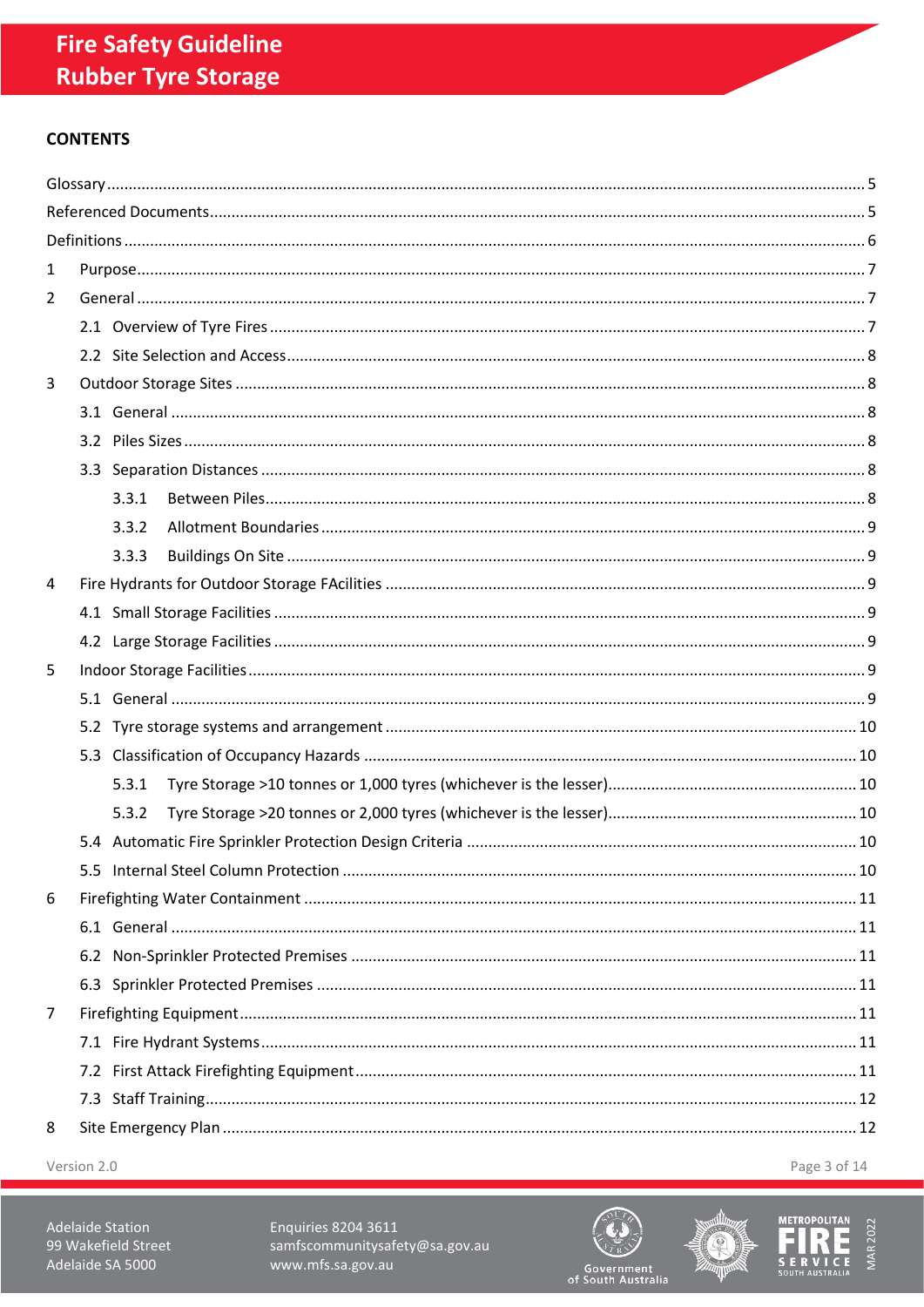Version 2.0

Adelaide Station 99 Wakefield Street Adelaide SA 5000

Enquiries 8204 3611 samfscommunitysafety@sa.gov.au www.mfs.sa.gov.au







Page 4 of 14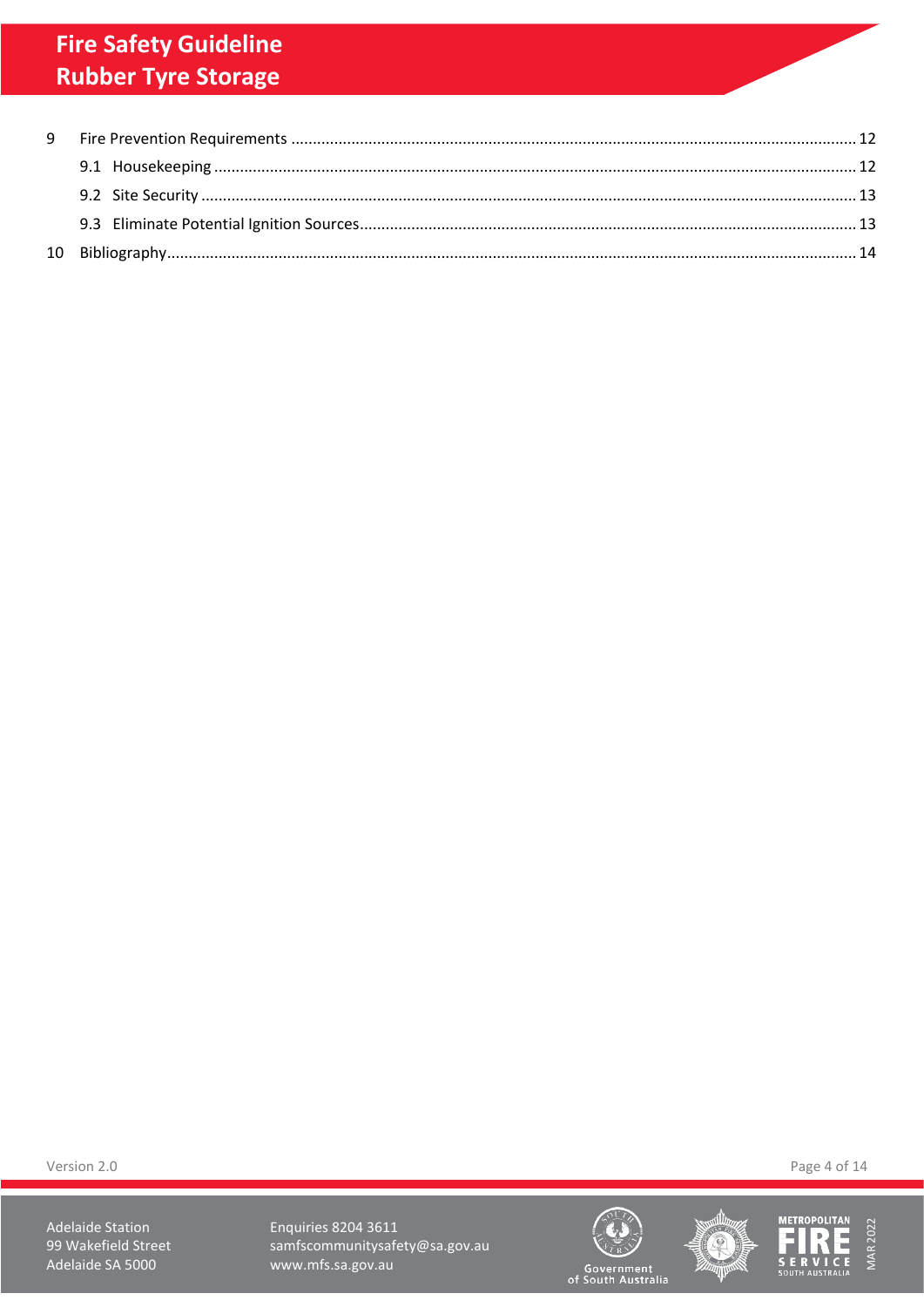#### <span id="page-4-0"></span>**GLOSSARY**

| AS          | Australian Standard                        |
|-------------|--------------------------------------------|
| <b>BCA</b>  | <b>Building Code of Australia</b>          |
| BES         | <b>MFS Built Environment Section</b>       |
| <b>CCTV</b> | closed-circuit television                  |
| EPA         | <b>Environmental Protection Authority</b>  |
| FRL.        | fire resistance level (refer Definitions)  |
| MFS.        | South Australian Metropolitan Fire Service |
|             |                                            |

NCC National Construction Code

#### <span id="page-4-1"></span>**REFERENCED DOCUMENTS**

The following documents are referred to in this Guideline:

| AS 1851         | Australian Standard 1851 – Maintenance of fire protection systems and equipment                                 |
|-----------------|-----------------------------------------------------------------------------------------------------------------|
| AS 2118.1       | Australian Standard 2118 - Automatic fire sprinkler systems, Part 1: General systems                            |
| AS 2118.2       | Australian Standard 2118 - Automatic fire sprinkler systems, Part 2: Drencher systems                           |
| AS 2419.1       | Australian Standard 2419 - Fire hydrant installations, Part 1: System design, installation and<br>commissioning |
| AS 2441         | Australian Standard 2441 - Installation of fire hose reels                                                      |
| <b>FM 8-3</b>   | Factory Mutual Global, Data Sheet 8-3 - Rubber tire storage                                                     |
| <b>NFPA 101</b> | National Fire Protection Association 101 - Life Safety Code                                                     |

Australian Building Codes Board, *National Construction Code, Volume One, Building Code of Australia,* (Edition applicable at the time of Development Approval), Australian Building Codes Board, Canberra.

*Environment Protection (Air Quality) Policy 2016* (SA).

Environmental Protection Authority 2001, *Waste tyres – EPA guidelines*, EPA, Adelaide.

Environmental Protection Authority 2003, *Burning in the open – EPA guidelines*, EPA, Adelaide.

Federal Emergency Management Agency, *Report on tire fires*, FEMA, Maryland, United States of America.

Minister for Planning and Local Government, Ministerial Building Standard MBS 002 *Maintaining the performance of essential safety provisions*, Government of South Australia.

Rubber Manufacturers Association 1993, *Guidelines for the prevention and management of scrap tire fires*, Scrap Tire Management Council, RMA, United States of America.

Version 2.0 Page 5 of 14

Adelaide Station **Enquiries 8204 3611** 99 Wakefield Street samfscommunitysafety@sa.gov.au Adelaide SA 5000 www.mfs.sa.gov.au





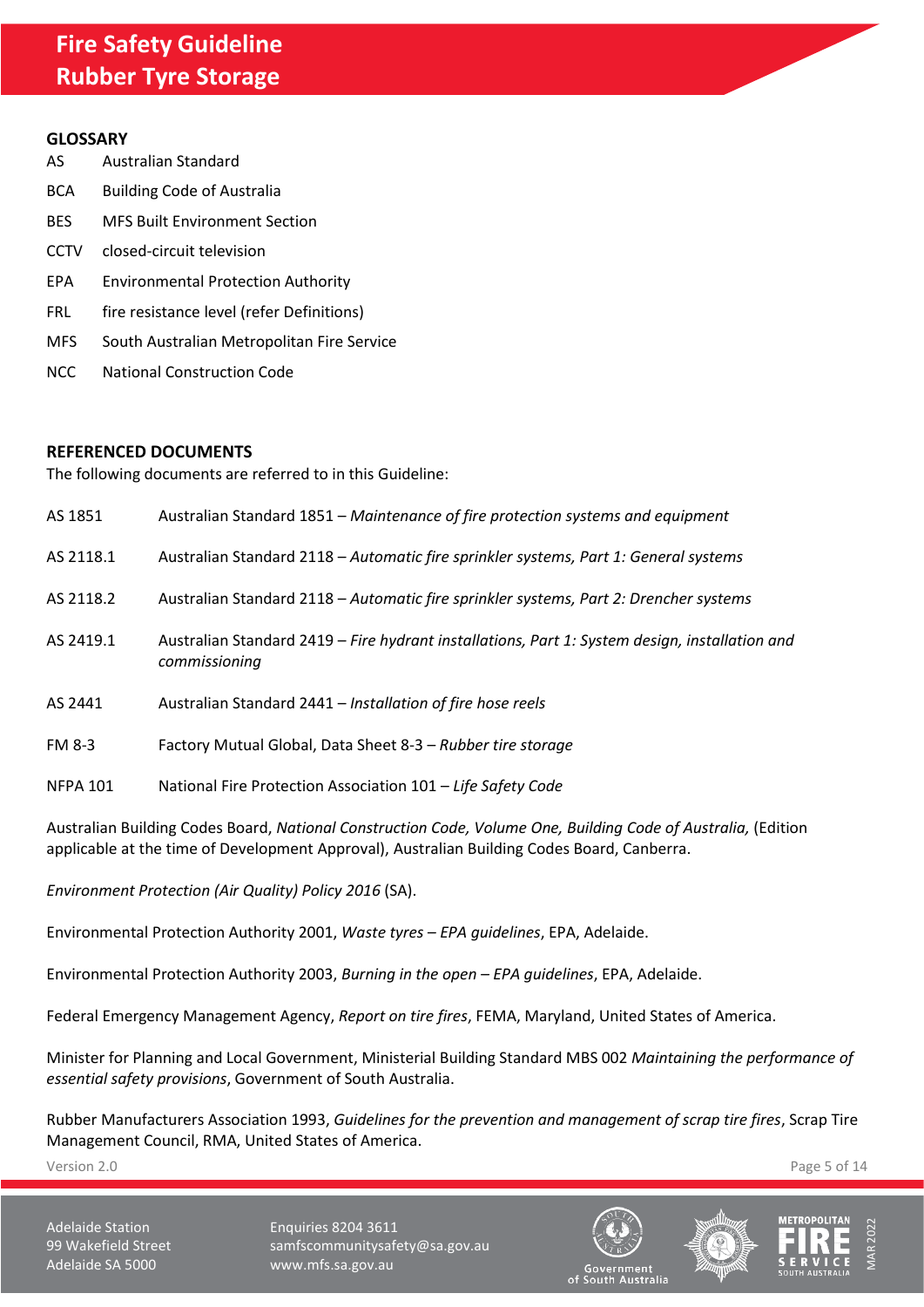South Australian Fire Authorities, *Equipment Specification 001, Storz couplings, adaptors & reducers*, South Australian Metropolitan Fire Service and South Australian Country Fire Service.

*Work Health and Safety Regulations 2012* (SA).

#### <span id="page-5-0"></span>**DEFINITIONS**

**Fire resistance levels (FRL)** has the meaning as defined in the National Construction Code.

Version 2.0 Page 6 of 14

Adelaide Station **Enquiries 8204 3611** 99 Wakefield Street samfscommunitysafety@sa.gov.au<br>Adelaide SA 5000 www.mfs.sa.gov.au www.mfs.sa.gov.au





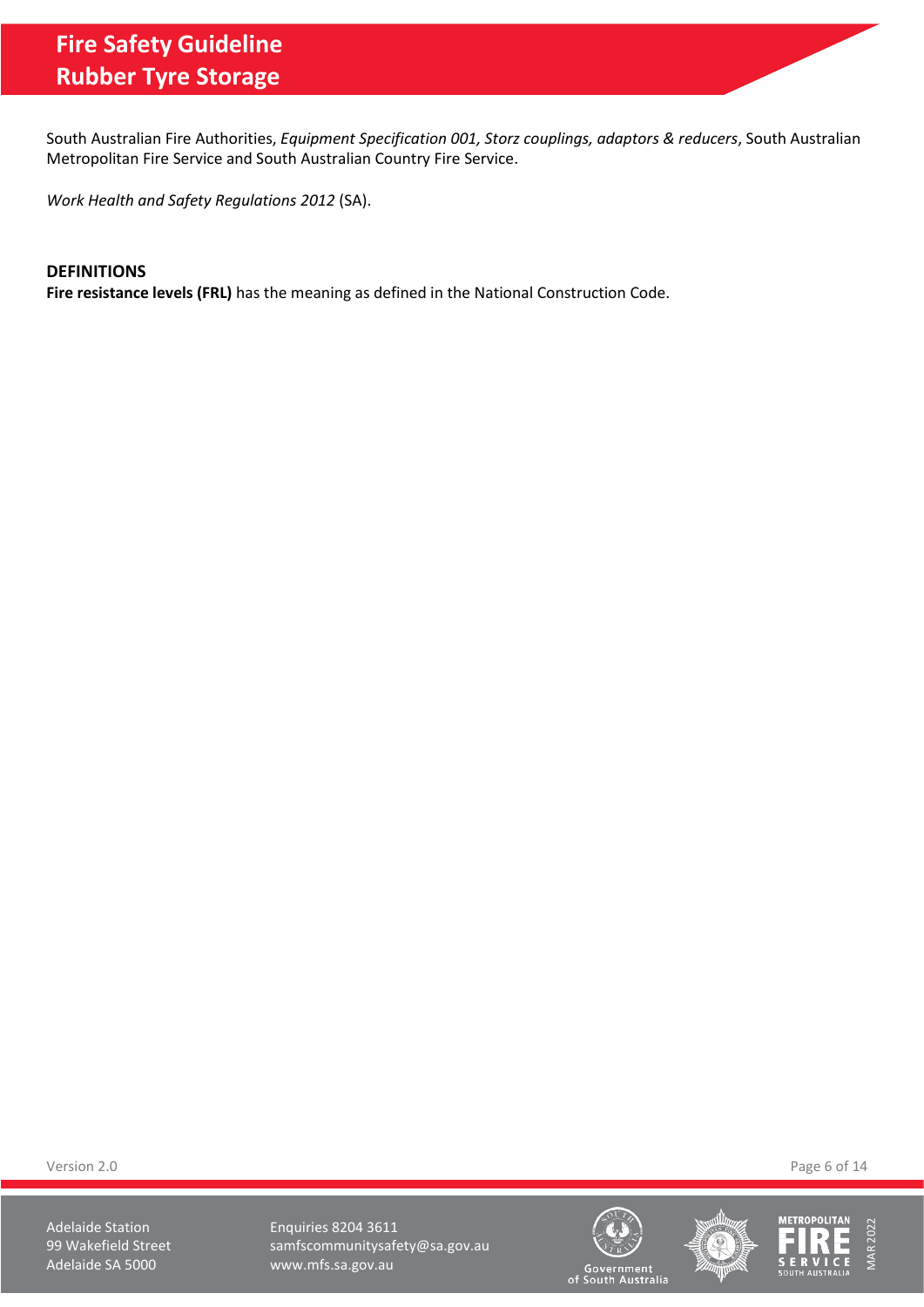#### <span id="page-6-0"></span>**1 PURPOSE**

This Guideline has been developed to assist businesses that store tyres on site (indoors and outdoors).

Tyre fires present significant challenges in terms of firefighting and environmental and community impact. Each of these areas must be addressed when considering tyre storage on site.

#### <span id="page-6-1"></span>**2 GENERAL**

This Guideline is applicable to sites storing more than 100 individual tyres or 10 tonnes of tyre product (whichever is the lesser).

Note that the South Australian Environmental Protection Agency (EPA) requires that premises handling in excess of 500 tyres or five (5) tonnes of waste tyres (or tyre pieces) per annum require licencing (environmental authorisation) (EPA, 2001).

Where the requirements of this Guidelines do not fit site-specific circumstances, advice should be sought from the South Australian Metropolitan Fire Service (MFS) Built Environment Section (BES), Community Safety and Resilience Department, phone (08) 8204 3611.

## <span id="page-6-2"></span>**2.1 Overview of Tyre Fires**

Tyre fires produce very high heat outputs and produce large volumes of thick, black, toxic smoke. Tyre piles are very difficult to penetrate with firefighting water and/or foam. The nature and behaviour of burning tyres limits the effectiveness of direct firefighting operations when compared to most other combustible goods.

Large quantities of water are required to extinguish tyre fires due to many factors, including the rubber tyre surface repelling water and the burning inner surface of a tyre being shielded from the water spray. A significant portion of the water applied provides only a limited cooling effect and does not wet the ignited surface of the tyre casing.

Type piles provide an open, porous and well-vented fire mass providing a fast rate of fire growth that also extends downwards into the pile. Over time, the pile will deform and compress, with a risk of flaming tyres rolling off the pile and spreading the fire to surrounding exposures. In this compression phase, the effects of pyrolysis include the rendering of rubber into oil, creating pool fire burning characteristics.

The environmental impacts are very significant and include airborne pollution, soil contamination and large volumes of contaminated run-off water.

As a result, emphasis must be placed upon:

- 1. Adequate separation distance from site boundaries and buildings to restrict the spread of fire,
- 2. Limiting pile sizes with access between piles to restrict fire size and facilitate effective firefighting operations,
- 3. Maintaining access between piles to facilitate effective firefighting operations
- 4. Effective fire prevention practices to minimise the risk of a fire outbreak,
- 5. Protection of the environment from damage in case of a fire.



MAR 2022

Version 2.0 Page 7 of 14

Adelaide Station **Enquiries 8204 3611** 99 Wakefield Street samfscommunitysafety@sa.gov.au Adelaide SA 5000 www.mfs.sa.gov.au

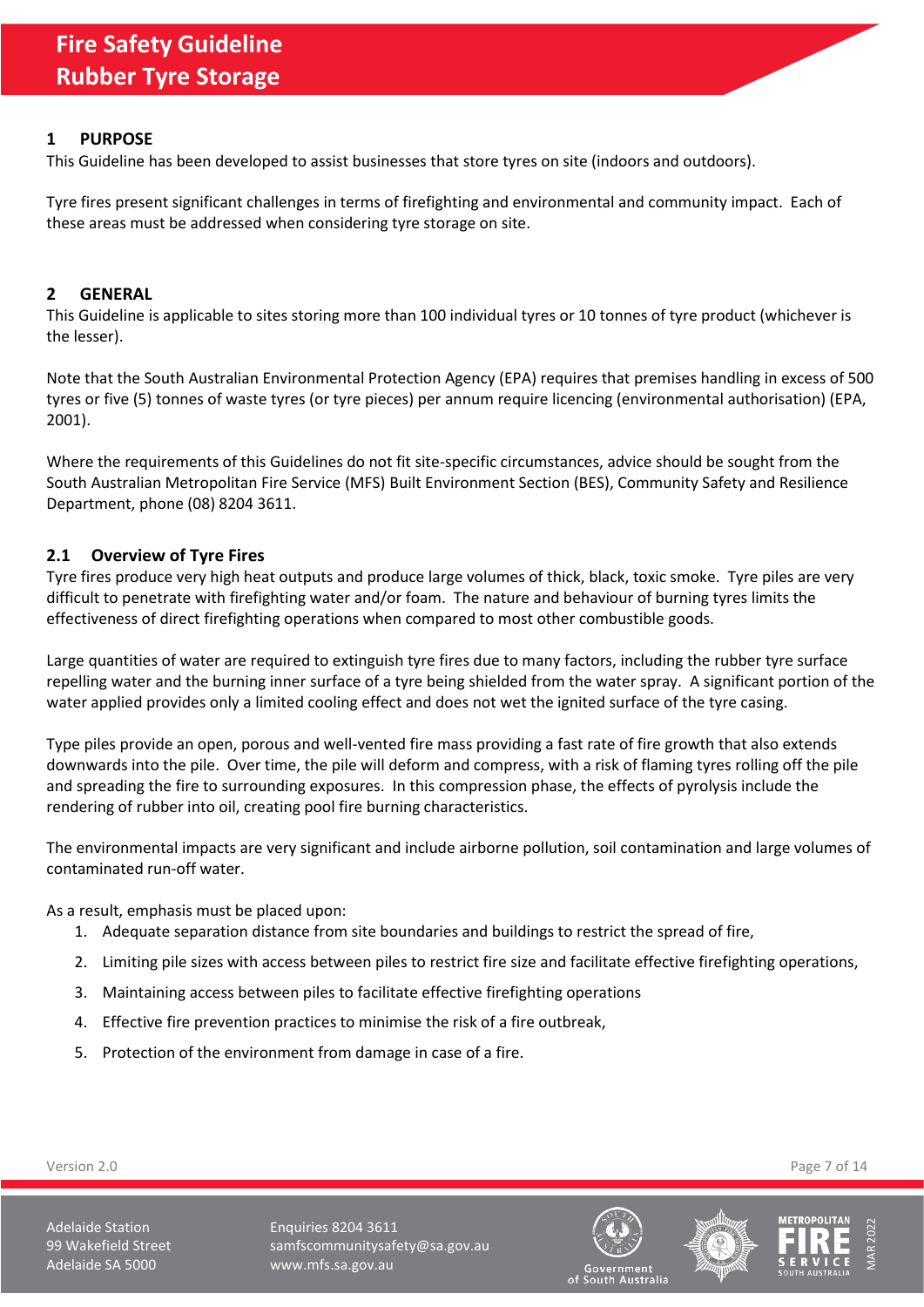#### <span id="page-7-0"></span>**2.2 Site Selection and Access**

Select a level site with impervious soil, remote from surface watercourses and human habitation. Avoid sites with streams, rivers or dams on the property or close-by.

Ensure the site is large enough for the business operation, including allowances for future expansion. Take into account the limits placed on pile sizes and the required separation distances from buildings, boundaries and individual piles.

Each facility should have two (2) separate access points that shall provide not less than four (4) metres clearance to allow access for larger fire appliances. Site access roads should be of hardstanding, all-weather material and designed for fire appliance weight limits.

For major sites, specific advice should be sought from the BES.

## <span id="page-7-1"></span>**3 OUTDOOR STORAGE SITES**

#### <span id="page-7-2"></span>**3.1 General**

Outdoor tyre storage must be arranged as piles of tyres or contained in metal cages, in rows not exceeding the dimensions set out below.

The separation distance of tyre storage from allotment boundaries is considered to be a critical factor in reducing the likelihood of fire spread between properties.

The intent of these requirements is to limit fire size and restrict spread, thus reducing the potential impact of a fire.

## <span id="page-7-3"></span>**3.2 Piles Sizes**

Storage heights should be determined by the stability of the pile and must not exceed three (3) metres high (as per NFPA 101) due to the potential for instability.

It is considered that "on-flat" or "laced" tyre storage will be employed for all outdoor tyre piles.

Tyre piles shall be arranged in "thin" rows to assist firefighting operations and shall be no more than 6 metres wide. Tyre pile rows shall be no more than 20 metres in length to limit the total volume of tyres contained in a pile to a maximum of 360m<sup>3</sup>.

## <span id="page-7-4"></span>**3.3 Separation Distances**

#### <span id="page-7-5"></span>**3.3.1 Between Piles**

Tyre piles shall be arranged to provide suitable aisle separation in order to reduce the risk of fire spread between piles and afford safe travel of fire appliances through the site.

These aisles must remain clear at all times, be free from combustible materials and tyre scraps and shall have a minimum width of 20 metres.

Version 2.0 Page 8 of 14

Adelaide Station **Enquiries 8204 3611** 99 Wakefield Street samfscommunitysafety@sa.gov.au Adelaide SA 5000 www.mfs.sa.gov.au





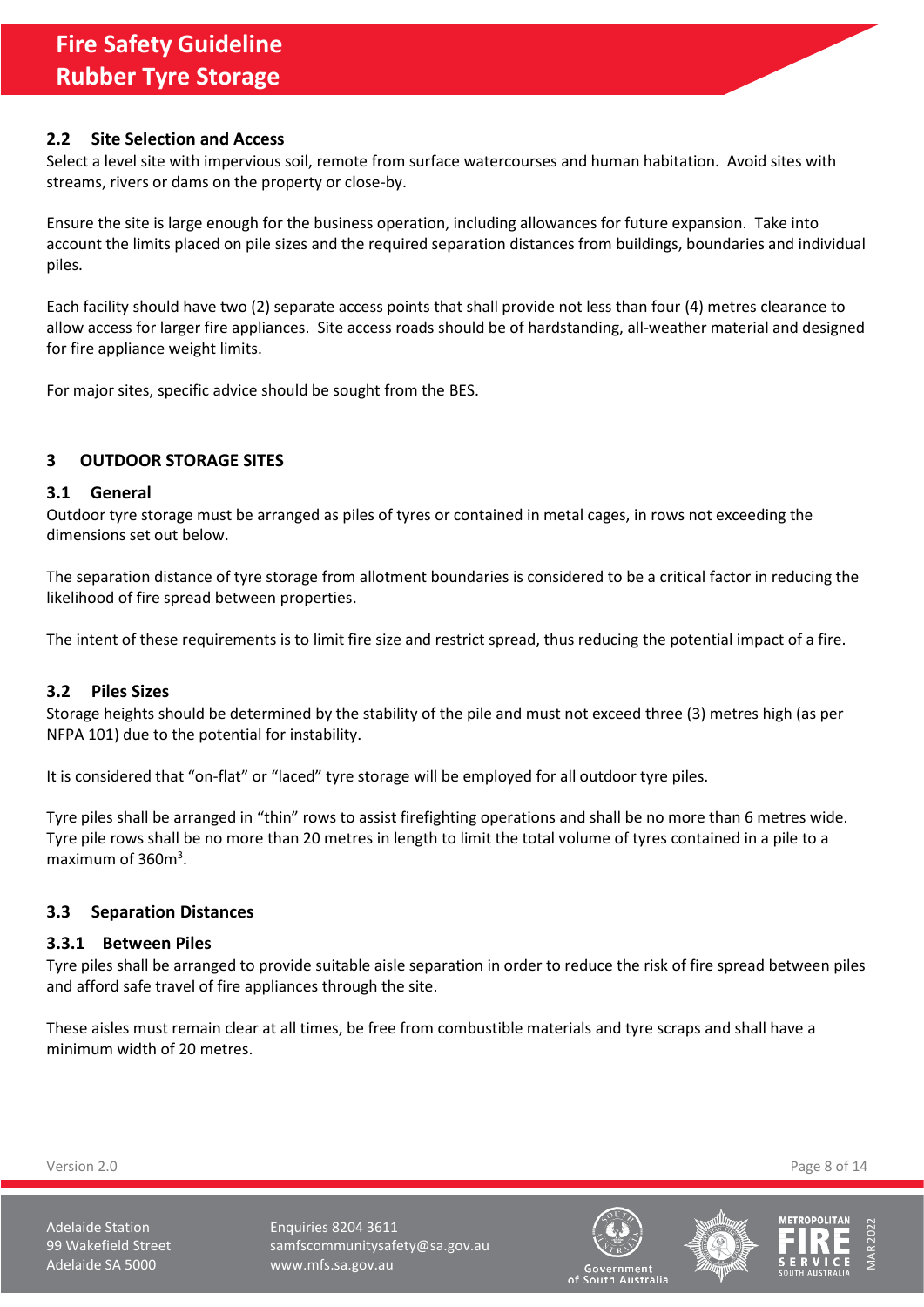## <span id="page-8-0"></span>**3.3.2 Allotment Boundaries**

Tyre piles shall be set-back from allotment boundaries as follows:-

- 1. Where the pile narrow ends face the boundary 12 metres; and
- 2. Where the pile long sides face the boundary 20 metres.

Where the allotment boundary adjoins a public road affording perimeter fire appliance access, the total applicable setback distance may include the far boundary of the roadway. However, in this instance, the set-back off the perimeter fence line should be not less than three (3) metres.

Where the allotment boundary is of fire resisting construction to a minimum height of three (3) metres (above the finished ground level of the site) and has a minimum fire resistance level (FRL) of -/60/60, the boundary set-back distance may be reduced to a minimum of 6 metres.

## <span id="page-8-1"></span>**3.3.3 Buildings On Site**

Separation distances of tyre piles from buildings on the same allotment shall be 12 or 20 metres (as applicable from above) where the building's exposed façade is not protected.

Where the building's exposed façade is protected with an automatic fire sprinkler system in accordance with AS 2118.1 or a wall wetting sprinkler system in accordance with AS 2118.2, the separation distance may be reduced to 10 metres.

## <span id="page-8-2"></span>**4 FIRE HYDRANTS FOR OUTDOOR STORAGE FACILITIES**

A fire hydrant system complying with AS 2419.1 shall be installed to provide firefighting water supplies to tyre storage facilities.

Fire hydrant system design shall be in accordance with AS2419.1 Clause 3.3 for Open Yard Protection, with the exception that the minimum number of hydrants flowing simultaneously shall be as follows:

## <span id="page-8-3"></span>**4.1 Small Storage Facilities**

Notwithstanding the requirements of AS 2419.1, where the total storage volume on site is less than or equal to 750 $m<sup>3</sup>$ (up to two piles as defined in Section [2.2](#page-7-0) above), the facility shall have a hydrant system capable of providing simultaneous hydrant flows of two (2) outlets (10 L/s each).

## <span id="page-8-4"></span>**4.2 Large Storage Facilities**

Where the total tyre storage volume on site is greater than 750m<sup>3</sup>, the facility shall have a hydrant system capable of providing minimum simultaneous hydrant flows of three (3) outlets (10 L/s each).

Where the facility is of a size that AS 2419.1 requires additional heads to flow (with respect to total yard areas), then the requirements of AS 2419.1 takes precedence.

## <span id="page-8-5"></span>**5 INDOOR STORAGE FACILITIES**

## <span id="page-8-6"></span>**5.1 General**

Tyre storage fires within an enclosed structure present very significant hazards to firefighters, due to the heat and excessive smoke being contained within the space.

Version 2.0 Page 9 of 14

Adelaide Station **Enquiries 8204 3611** 99 Wakefield Street samfscommunitysafety@sa.gov.au Adelaide SA 5000 www.mfs.sa.gov.au





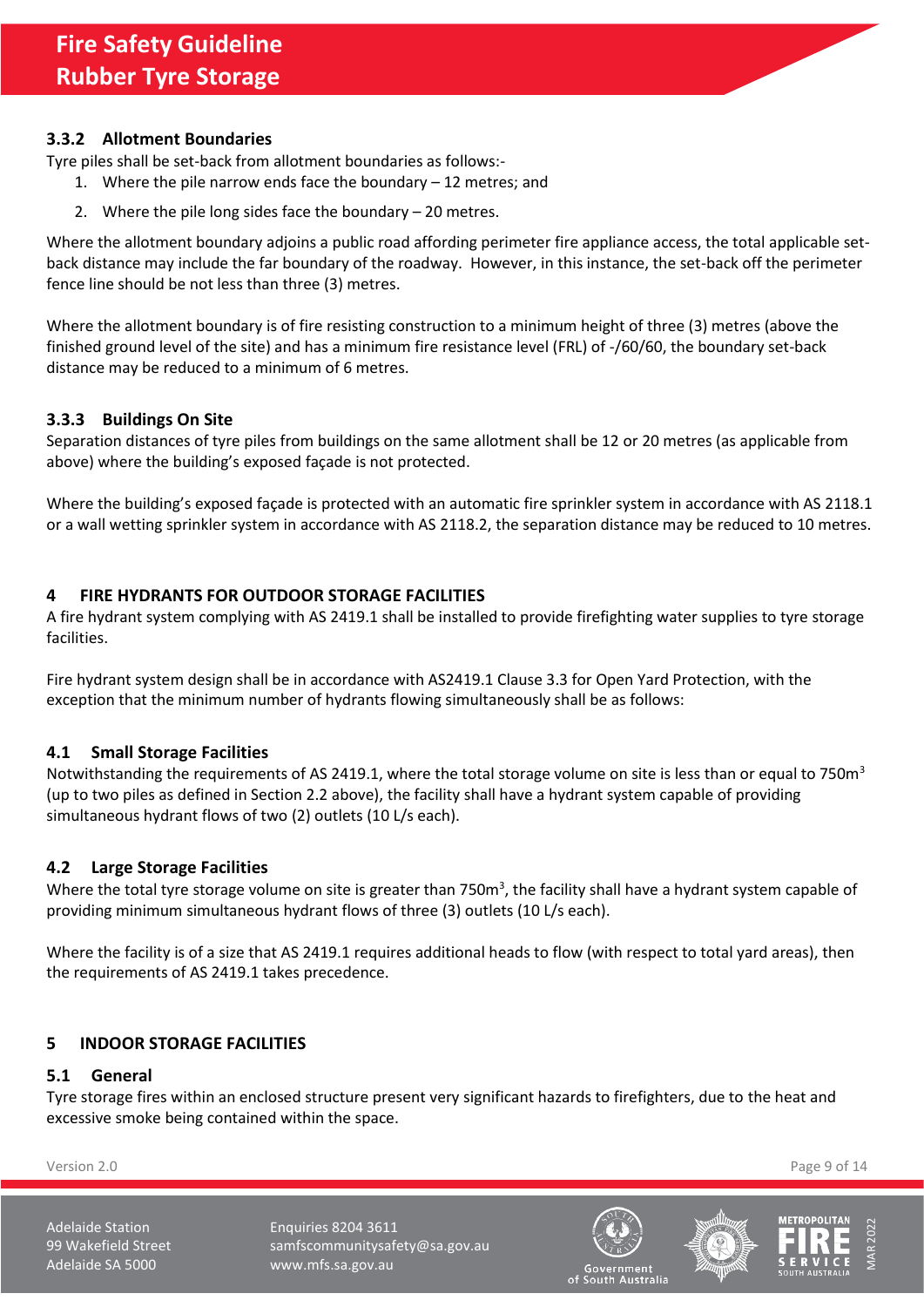Under the Building Code of Australia (BCA), the MFS will require that Clauses E1.10 and E2.3 are reviewed and addressed appropriately.

It is considered that incorporation of the systems and recommendations outlined in Sectio[n 5](#page-8-5) meet the above BCA Clauses.

## <span id="page-9-0"></span>**5.2 Tyre storage systems and arrangement**

Storage of tyres within premises shall be within open framed fixed or portable racking systems or palletised and shall be arranged to prevent tyres from becoming dislodged and falling/rolling from the storage system.

"On-flat" or laced tyre storage allows water penetration into the piles. "On-edge" storage is generally not supported by the MFS as the tight spacing and vertical alignment reduces water penetration between individual tyres and into the internal casing.

"On-edge" stored tyres shall be adequately restrained to prevent roll-away.

## <span id="page-9-1"></span>**5.3 Classification of Occupancy Hazards**

The MFS recommends that buildings of greater than 500m<sup>2</sup> floor area used as tyre storage facilities be provided with the following fixed fire suppression and/or smoke hazard management provisions in addition to any other fire and life safety measures required by the BCA.

## <span id="page-9-2"></span>**5.3.1 Tyre Storage >10 tonnes or 1,000 tyres (whichever is the lesser)**

Shall be provided with;

- 1. permanent natural ventilation as per BCA Table 2.2a; or
- 2. automatic smoke hazard management systems designed in accordance with BCA Specification E2.2b; or
- 3. automatic smoke and heat vents designed in accordance with BCA Specification E2.2c.

## <span id="page-9-3"></span>**5.3.2 Tyre Storage >20 tonnes or 2,000 tyres (whichever is the lesser)**

Shall be provided with;

1. automatic fire sprinkler protection in accordance with BCA E1.5; and

shall also be provided with;

- 2. automatic smoke hazard management systems designed in accordance with BCA Specification E2.2b; or
- 3. automatic smoke and heat vents designed in accordance with BCA Specification E2.2c.

#### <span id="page-9-4"></span>**5.4 Automatic Fire Sprinkler Protection Design Criteria**

The MFS supports the design of automatic fire sprinkler protection in accordance with FM Global Data Sheet 8-3 and AS 2118.1.

## <span id="page-9-5"></span>**5.5 Internal Steel Column Protection**

The MFS recommends that internal steel columns be protected in accordance with NFPA 101 Clause 34.8.2.1 to reduce the likelihood of premature building collapse from the intense heat from a tyre fire.

Version 2.0 Page 10 of 14

Adelaide Station **Enquiries 8204 3611** 99 Wakefield Street samfscommunitysafety@sa.gov.au Adelaide SA 5000 www.mfs.sa.gov.au





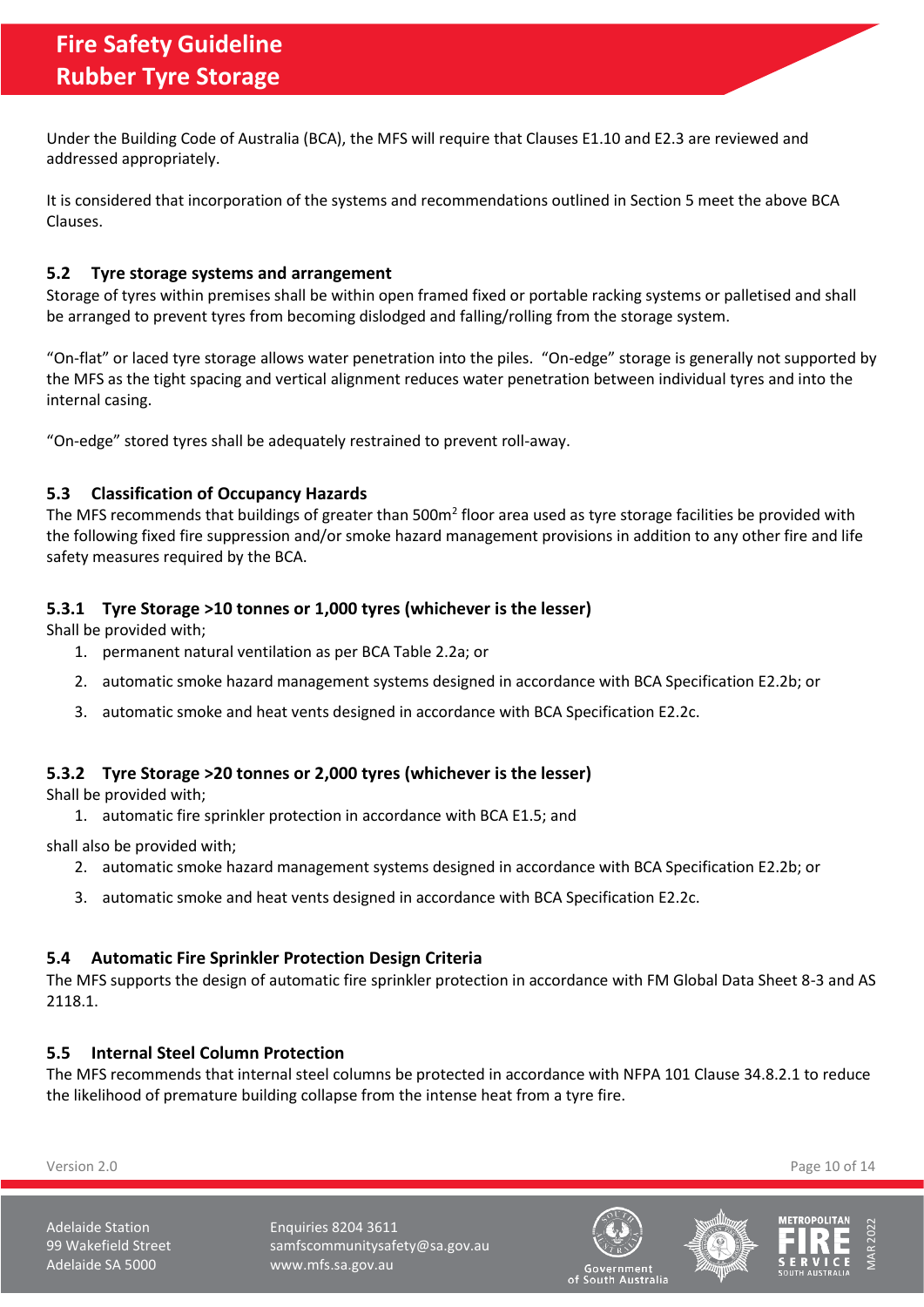## <span id="page-10-0"></span>**6 FIREFIGHTING WATER CONTAINMENT**

#### <span id="page-10-1"></span>**6.1 General**

This section is applicable to both indoor and outdoor tyre storage facilities.

Bund walls, sealed kerbing and blind sumps/catchment pits should be provided to contain water run-off from the site during firefighting activities.

The rate at which water can be applied to a fire is often limited by the rate at which the contaminated waste fire water run-off can be contained, treated and/or removed from site.

The proposed site containment systems shall also meet EPA SA licensing conditions.

#### <span id="page-10-2"></span>**6.2 Non-Sprinkler Protected Premises**

The bunded capacity shall be designed to cater for a run-off of not less than 30 litres a second (fire hydrant flows) for 90 minutes, which equates to 162,000 litres (162kL).

#### <span id="page-10-3"></span>**6.3 Sprinkler Protected Premises**

The bunded capacity shall be designed to cater for a run-off of not less than the combined volume of 20 litres a second (fire hydrant flows) for 90 minutes (108kL) AND the design sprinkler system flow rate for 20 minutes.

## <span id="page-10-4"></span>**7 FIREFIGHTING EQUIPMENT**

#### <span id="page-10-5"></span>**7.1 Fire Hydrant Systems**

Refer Section [4](#page-8-2) above for specific flow rate and design requirements for outdoor tyre storage facilities.

As noted in Sectio[n 5](#page-8-5) above, indoor tyre storage shall be provided with fire hydrant systems in accordance with the requirements of the BCA.

Note that as of 2014, all new premises' on-site hydrant valves shall be Storz fittings in accordance with the *South Australian Fire Authorities Equipment Specification 001*, which is available online: <https://www.mfs.sa.gov.au/community/building-and-commercial-fire-safety/guidelines-and-information>

Location of on-site hydrants, boosters and primary fire brigade access points should be presented to the BES for review during the design phase for new tyre storage facilities.

## <span id="page-10-6"></span>**7.2 First Attack Firefighting Equipment**

It is considered that effective first attack fire suppression may be achievable within the first five (5) minutes of a tyre fire, during its ignition and propagation phase (RMA, 1993). Adequate first attack firefighting equipment should be available for staff use.

Fire hose reels provided in accordance with AS 2441 that reach all parts of the site are considered necessary first attack firefighting equipment.

Consideration should be given to the provision of Class A foam fire hose reels (with nozzle compatibility) as this medium has been found to provide improved fire suppression performance in this early stage due to the wetting agent actions of the foam (FEMA, 1998).

Version 2.0 Page 11 of 14

Adelaide Station **Enquiries 8204 3611** 99 Wakefield Street samfscommunitysafety@sa.gov.au Adelaide SA 5000 www.mfs.sa.gov.au





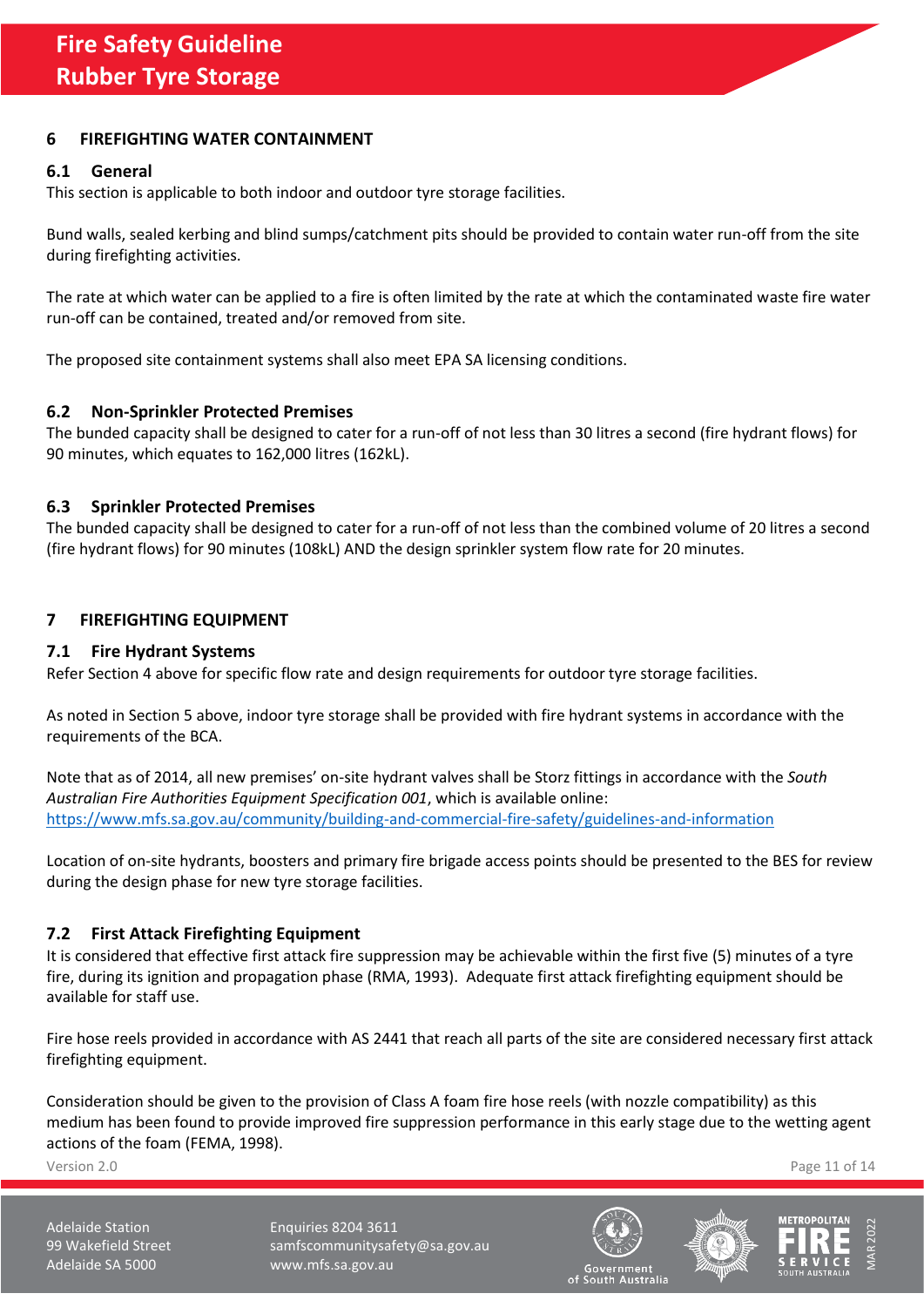It is also recommended that all fuel-powered vehicles be fitted with a dry chemical powder extinguisher with a minimum rating of 4A:60B(E). Dry chemical powder extinguishers are considered to provide an effective initial suppression measure as the powder penetrates into the tyre pile void spaces and provides chemical suppression actions.

All fire protection equipment on the site must be maintained and regularly tested in accordance with Ministerial Building Standard MBS 002 and AS 1851 as applicable.

## <span id="page-11-0"></span>**7.3 Staff Training**

Optimum fire safety standards cannot be attained unless staff are conversant with basic fire prevention methods and the operational use of installed fire equipment.

Division 4, Regulation 43 of the *Work Health and Safety Regulations 2012* requires that staff be informed, trained and instructed in the implementation of emergency procedures.

## <span id="page-11-1"></span>**8 SITE EMERGENCY PLAN**

A responsible staff member should be appointed as Site Safety Officer to ensure that fire prevention standards are maintained on the site.

Prepare an emergency plan for the property (displayed in a prominent position), which includes:

- 1. Emergency service telephone numbers;
- 2. After hours contact telephone numbers for a minimum of three staff members;
- 3. Site evacuation procedures;
- 4. Control strategy for all fire-fighting water run-off; and
- 5. Tactical fire plan for the site showing:
	- a. Locations of all fire hydrants, fire plugs, booster connections;
	- b. Locations of all first aid firefighting equipment;
	- c. Locations of all access points to the site;
	- d. Locations of all drains; and
	- e. Locations of all hazardous materials stored on the site.

## <span id="page-11-2"></span>**9 FIRE PREVENTION REQUIREMENTS**

#### <span id="page-11-3"></span>**9.1 Housekeeping**

It is important that sound housekeeping practices are maintained across the entire tyre storage facility.

Vegetation and combustible rubbish must be routinely cleared and removed from the site.

Perimeter clearances between piles and site boundaries must be clear of vegetation to prevent fire spread to adjacent allotments.

Version 2.0 Page 12 of 14

Adelaide Station **Enquiries 8204 3611** 99 Wakefield Street samfscommunitysafety@sa.gov.au Adelaide SA 5000 www.mfs.sa.gov.au





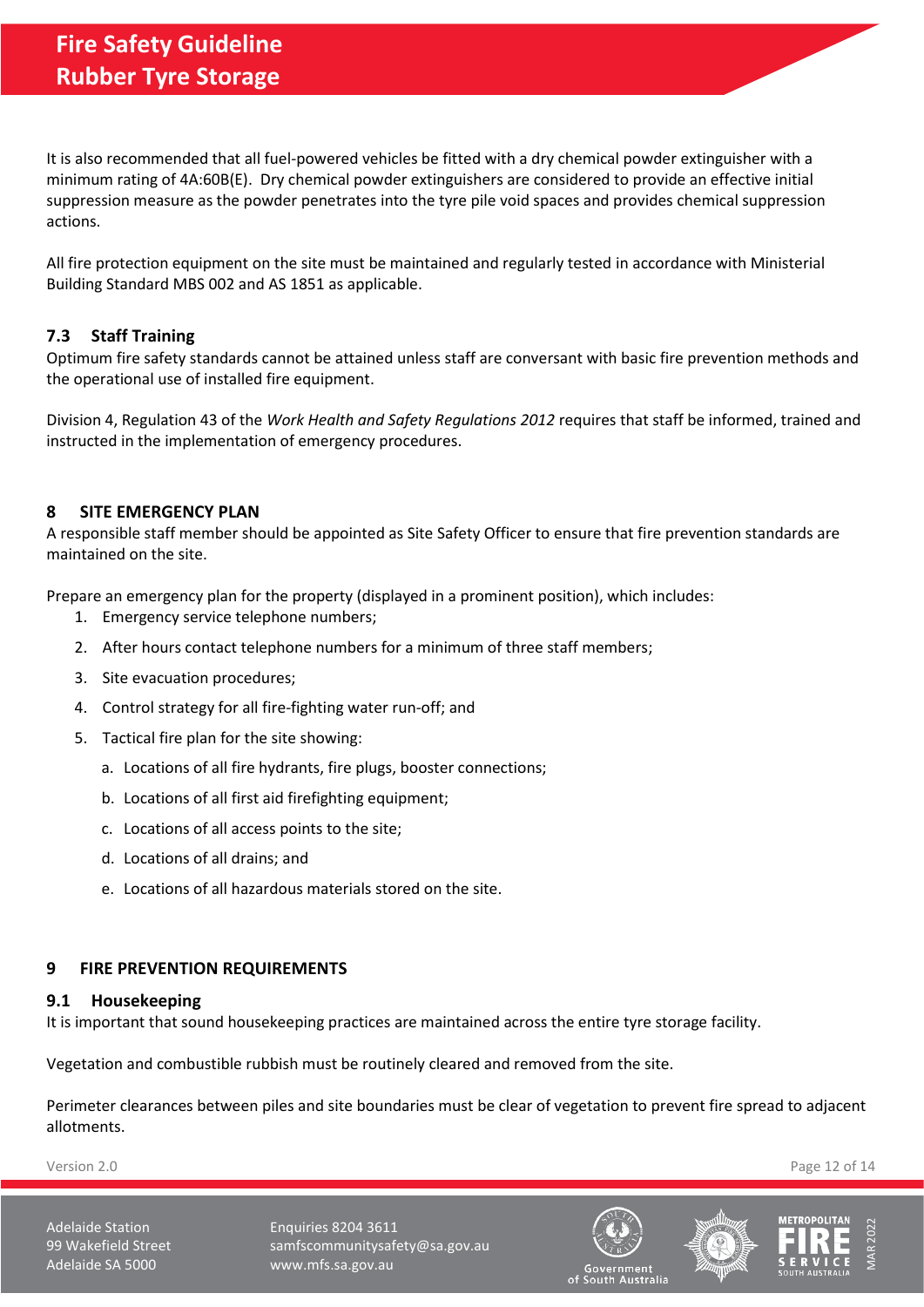Any required combustibles must be adequately separated away from stored tyres. For example, empty wood pallets should be stored in a separate designated area, with clearances as specified in Section [3.3.](#page-7-4)

## <span id="page-12-0"></span>**9.2 Site Security**

The site should be fenced to ensure security and prevent unwanted persons entering the premises, particularly after hours. Additional security measures may be required including CCTV, perimeter lighting and proximity alarms.

## <span id="page-12-1"></span>**9.3 Eliminate Potential Ignition Sources**

Adequate fire safety precautions must be in place to eliminate unwanted fires, which should include:

- 1. All hot work activities, such as oxy cutting, welding and grinding, shall be controlled via a "Hot Works" permit system and appropriate safety measures employed, such as a fire spotter (with extinguisher/s).
- 2. Inspection of electrical equipment, machinery and vehicles on a regular basis in relation to potential fires and sparking.
- 3. Restriction of smoking to designated safe areas. "No Smoking" signs should be appropriately displayed.
- 4. No open fires, in accordance with EPA guidelines (EPA, 2003) and the *Environment Protection (Air Quality) Policy 2016*.
- 5. No storage of flammable or combustible liquids, hazardous waste, or other easily ignitable materials within 30 metres of any tyre storage.

Version 2.0 Page 13 of 14

Adelaide Station **Enquiries 8204 3611** 99 Wakefield Street samfscommunitysafety@sa.gov.au Adelaide SA 5000 www.mfs.sa.gov.au